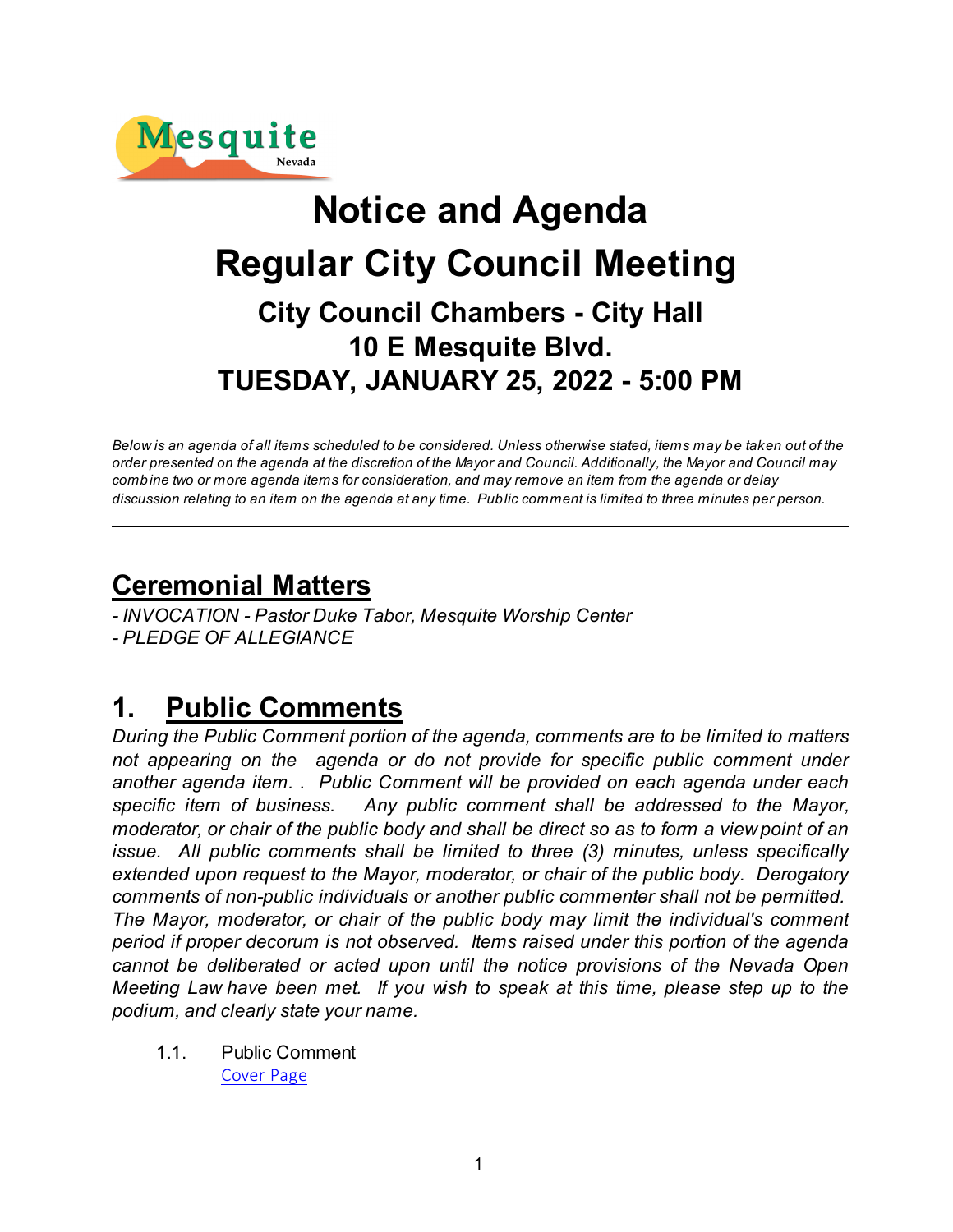## **2. Consent Agenda**

*Items on the Consent Agenda may not require discussion. These items may be a single motion unless removed at the request of the Mayor, City Council, or City Manager.* 

2.1. Consideration for approval of the Tuesday, January 25, 2022 Regular City Council Meeting agenda and the January 4, 2022 Technical Review Meeting minutes.

- Public Comment - Discussion and Possible Action [Cover Page](https://legistarweb-production.s3.amazonaws.com/uploads/attachment/pdf/1213165/e2e1be0879aedebb019200f9dfcfd99c0.pdf)

[m01-4-22 TRM.docx](https://legistarweb-production.s3.amazonaws.com/uploads/attachment/pdf/1203204/m01-4-22_TRM.pdf)

- 2.2. Consideration of approval of:
	- a) Notification of Budget Transfers
	- b) Notification of Budget Amendments
	- c) Notification of Bills Paid
	- d) Purchase Orders
	- Public Comment
	- Discussion and Possible Action

[Cover Page](https://legistarweb-production.s3.amazonaws.com/uploads/attachment/pdf/1213187/86fb4040300f0fbb9feff2326c7fbce90.pdf)

[Check Register - City Council Agenda 12.22.21 to 1.09.22.pdf](https://legistarweb-production.s3.amazonaws.com/uploads/attachment/pdf/1213182/Check_Register_-_City_Council_Agenda_12.22.21_to_1.09.22.pdf)

[City Council - Budget Trsfrs & POS 01.25.22.pdf](https://legistarweb-production.s3.amazonaws.com/uploads/attachment/pdf/1213183/City_Council_-_Budget_Trsfrs___POS_01.25.22.pdf)

2.3. Monthly Financials.

- Public Comment - Discussion and Possible Action [Cover Page](https://legistarweb-production.s3.amazonaws.com/uploads/attachment/pdf/1214434/ad9f15dd58213ba236bc98c35c99bcc60.pdf)

[05 - November 21 Finance Report.pdf](https://legistarweb-production.s3.amazonaws.com/uploads/attachment/pdf/1214215/05_-_November_21_Finance_Report.pdf)

## **3. Special Items**

3.1. Quarterly presentation from Clark County School District , Region 1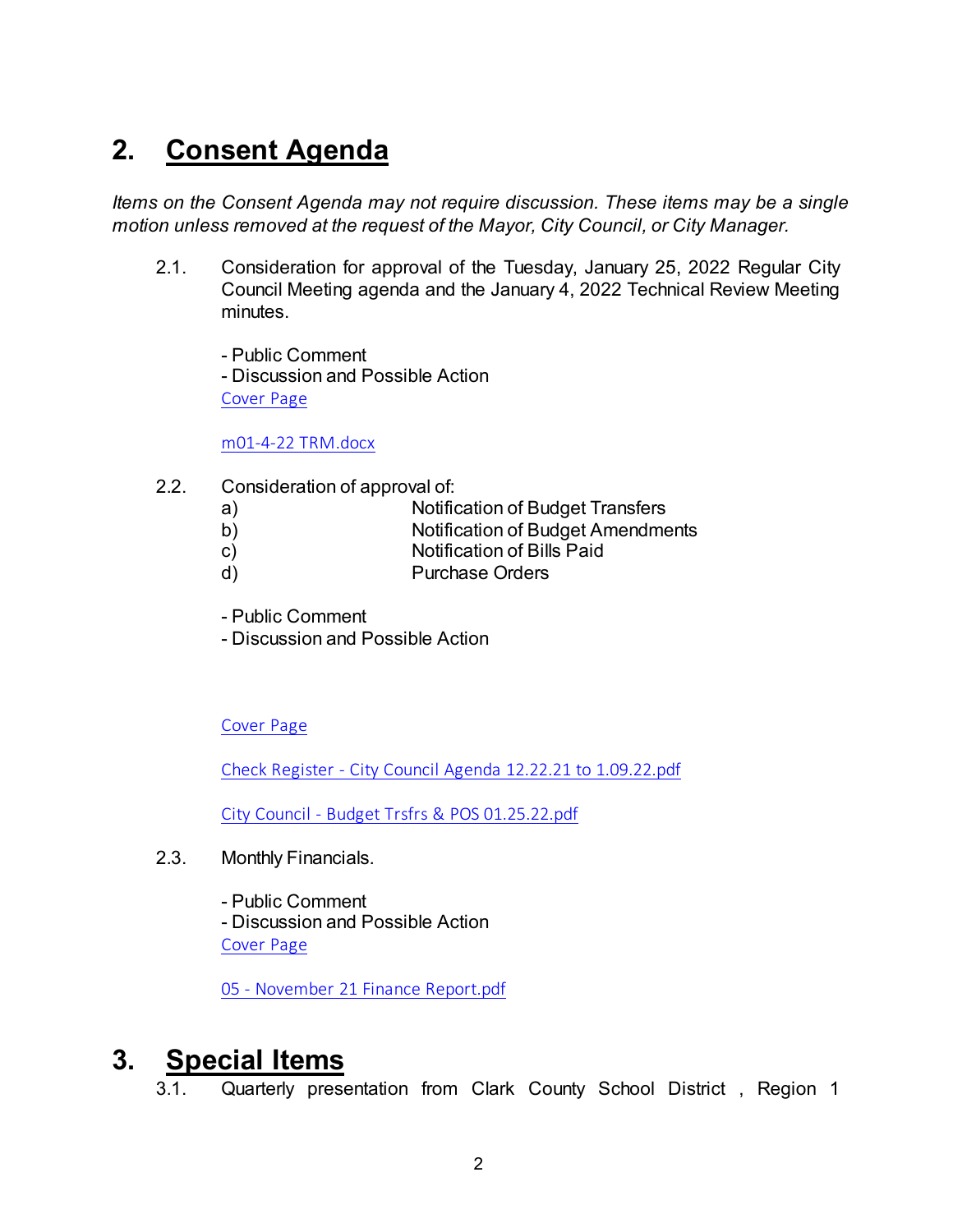Superintendent RoAnn Triana.

- Public Comment - Discussion and Possible Action [Cover Page](https://legistarweb-production.s3.amazonaws.com/uploads/attachment/pdf/1213214/1f198a6d753a07581c299a810f592f8d0.pdf)

[CCSD Presentation 1-25-22.pdf](https://legistarweb-production.s3.amazonaws.com/uploads/attachment/pdf/1213204/CCSD_Presentation_1-25-22.pdf)

## **4. Resolutions & Proclamations**

4.1. Consideration of Resolution R22-003 approving an Inter-local Agreement between Clark County, NV and the City of Mesquite for Geographic Information Systems (GIS) related data and services.

- Public Comment - Discussion and Possible Action [Cover Page](https://legistarweb-production.s3.amazonaws.com/uploads/attachment/pdf/1213232/8816fa6545a6aa0481964cf6e47c7c320.pdf)

[Clark County Interlocal Resolution R22-003.pdf](https://legistarweb-production.s3.amazonaws.com/uploads/attachment/pdf/1213228/Clark_County_Interlocal_Resolution_R22-003.pdf)

[GIS-Interlocal Agreement FY23 Final.pdf](https://legistarweb-production.s3.amazonaws.com/uploads/attachment/pdf/1213229/GIS-Interlocal_Agreement_FY23_Final.pdf)

4.2. Proclamation - Make-A-Wish - February 4, 2022 [Cover Page](https://legistarweb-production.s3.amazonaws.com/uploads/attachment/pdf/1214672/b36a8a6220e020493b7d3cc0d47806c30.pdf)

[Make A Wish 2-5-22.docx](https://legistarweb-production.s3.amazonaws.com/uploads/attachment/pdf/1214670/Make_A_Wish_2-5-22.pdf)

## **5. Department Reports**

- 5.1. Mayor's Comments [Cover Page](https://legistarweb-production.s3.amazonaws.com/uploads/attachment/pdf/1214443/d8a5c2a875ea18a7563e7b78223d22cb0.pdf)
- 5.2. City Council and Staff [Cover Page](https://legistarweb-production.s3.amazonaws.com/uploads/attachment/pdf/1214456/f4087258a87afe511fc12f4c2add5c9d0.pdf)

## **6. Introduction of Bills**

- 6.1. Consideration for approval of the Introduction of Bill B22-001 to amend Mesquite Municipal Code by amending Title 9, Chapter 7, Section 9-7N-3, Section 9-7P-2, and 9-7P-3, to amend the permitted uses and conditional uses.
	- Public Comment
	- Discussion and Possible Action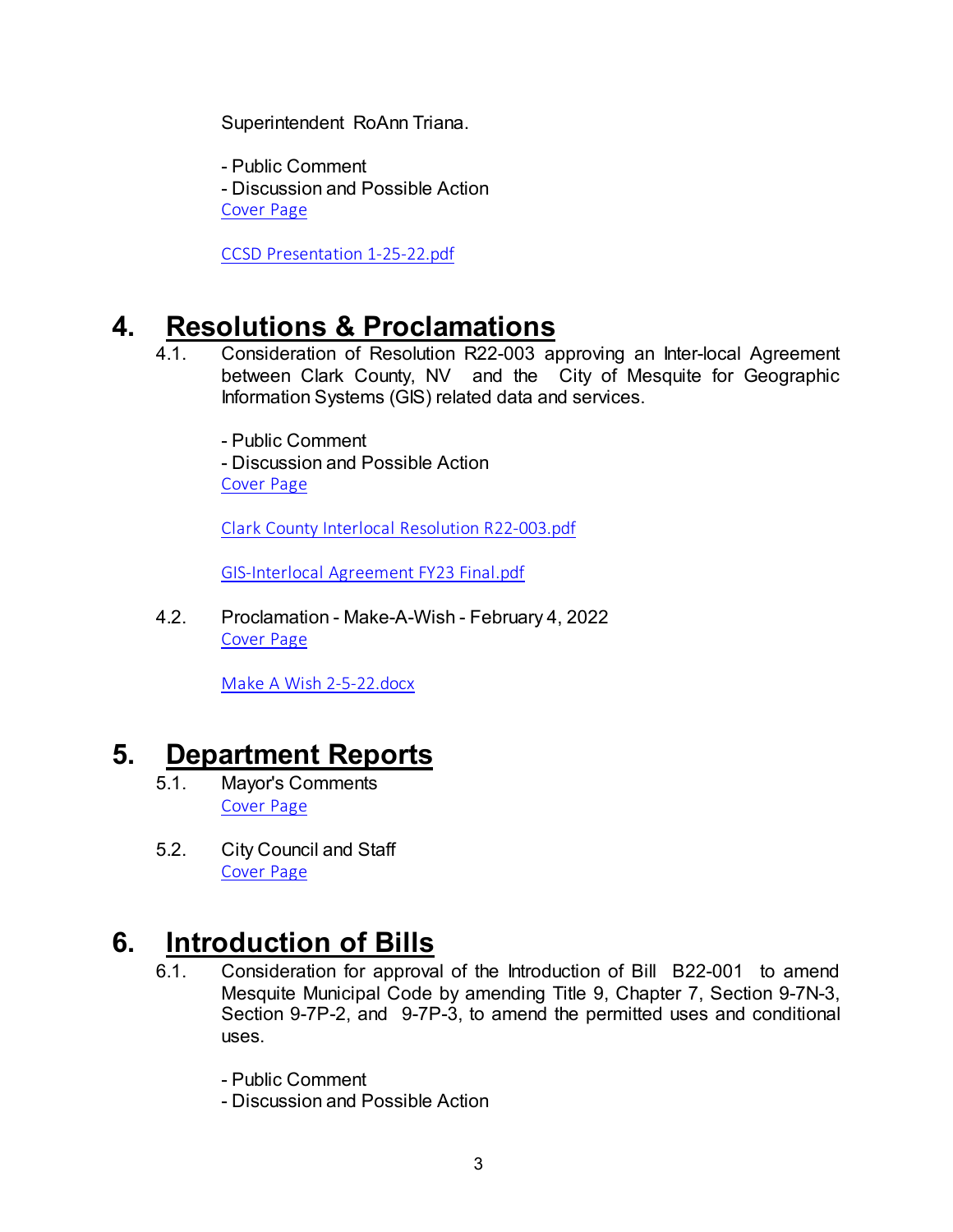[Cover Page](https://legistarweb-production.s3.amazonaws.com/uploads/attachment/pdf/1214467/33042102195ac6fa1d7d89f1e72a1ce10.pdf)

[B22-001.docx](https://legistarweb-production.s3.amazonaws.com/uploads/attachment/pdf/1214462/BILL22-001.pdf)

[Appendix A .docx](https://legistarweb-production.s3.amazonaws.com/uploads/attachment/pdf/1214463/Appendix_A_.pdf)

[Appendix B.docx](https://legistarweb-production.s3.amazonaws.com/uploads/attachment/pdf/1214464/Appendix_B.pdf)

## **7. Administrative Items**

- 7.1. Consideration for approval of Resolution R22-001 finding that the sale of approximately 13.53 acres of a 17.69 acre parcel of city-owned property located at 515 Isaac Newton Drive (APN: 002-23-210-001) is in the best interest of the City Of Mesquite.
	- Public Comment
	- Discussion and Possible Action

[Cover Page](https://legistarweb-production.s3.amazonaws.com/uploads/attachment/pdf/1214734/0656045354830d3333bc453763647fce0.pdf)

[R22-001.docx](https://legistarweb-production.s3.amazonaws.com/uploads/attachment/pdf/1214733/R22-001.pdf)

[Section 2.340.pdf](https://legistarweb-production.s3.amazonaws.com/uploads/attachment/pdf/1213442/Section_2.340.pdf)

[Remaining 13.53 Acres.pdf](https://legistarweb-production.s3.amazonaws.com/uploads/attachment/pdf/1213443/Remaining_13.53_Acres.pdf)

- 7.2. Consideration for approval of Resolution R22-002 finding that the sale of approximately 13.53 acres of city-owned property consisting of a portion of current Clark County assessor's parcel No. 00223210001, a 17.69 acre parcel located at 515 Isaac Newton Drive, Clark County, Nevada is consistent with all ordinances and resolutions adopted by the city council regarding the disposal of real property for the purposes of economic development or redevelopment, in accordance with Mesquite City Charter Section 2.340.
	- Public Comment
	- Discussion and Possible Action

[Cover Page](https://legistarweb-production.s3.amazonaws.com/uploads/attachment/pdf/1214764/646d0eb8105054de832d44594657a0910.pdf)

[R22-002.docx](https://legistarweb-production.s3.amazonaws.com/uploads/attachment/pdf/1214740/R22-002.pdf)

[Letter of Intent - Mesq Truss.pdf](https://legistarweb-production.s3.amazonaws.com/uploads/attachment/pdf/1214741/Letter_of_Intent_-_Mesq_Truss.pdf)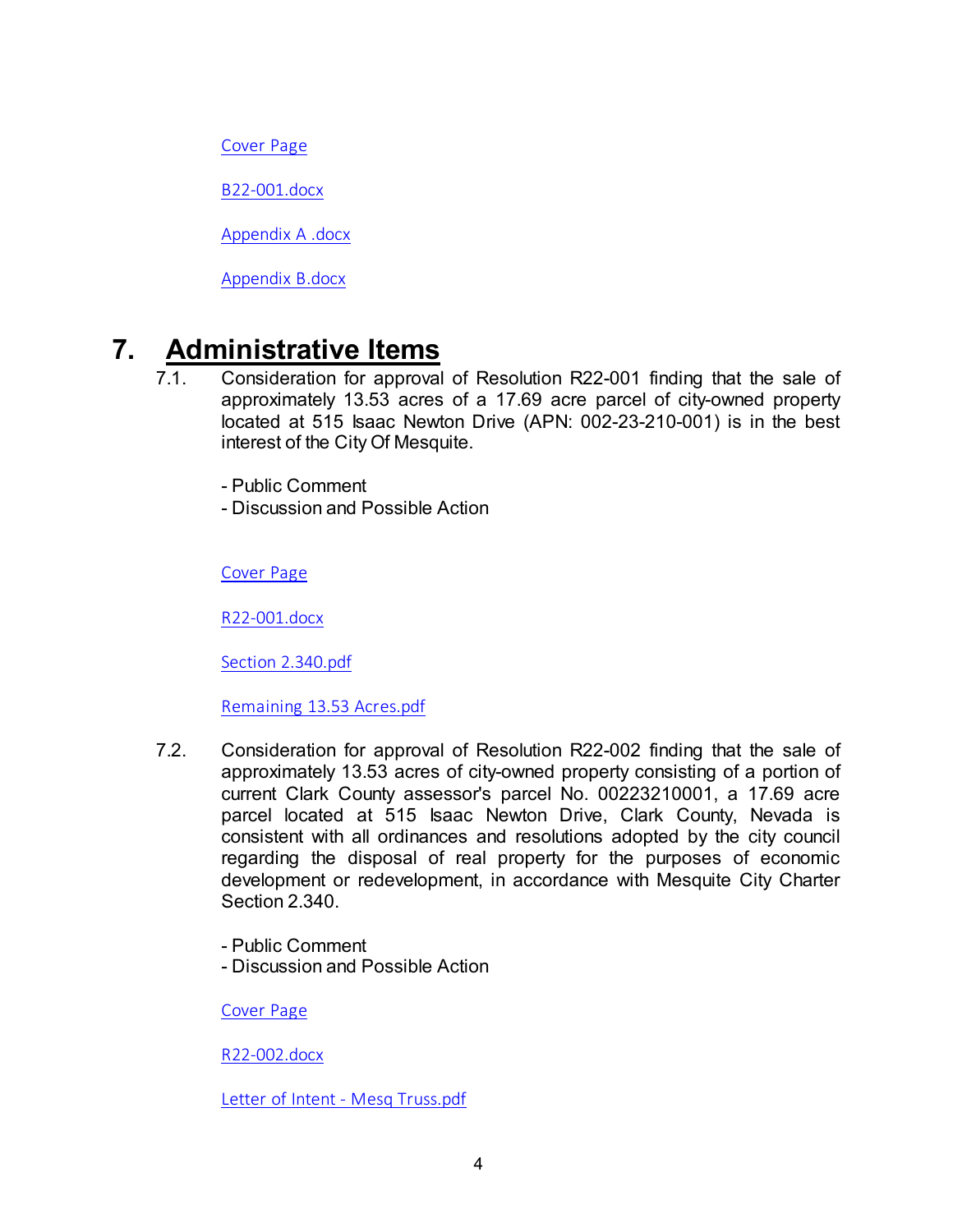[Map & Plot Drawing.pdf](https://legistarweb-production.s3.amazonaws.com/uploads/attachment/pdf/1214742/Map___Plot_Drawing.pdf)

[Johnson Appraisal \(1\).pdf](https://legistarweb-production.s3.amazonaws.com/uploads/attachment/pdf/1214747/Johnson_Appraisal__1_.pdf)

[Map 13.53 acres \(1\).pdf](https://legistarweb-production.s3.amazonaws.com/uploads/attachment/pdf/1214753/Map_13.53_acres__1_.pdf)

[Colliers Appraisal \(2\).pdf](https://legistarweb-production.s3.amazonaws.com/uploads/attachment/pdf/1214760/Colliers_Appraisal__2_.pdf)

[Section 2.340.pdf](https://legistarweb-production.s3.amazonaws.com/uploads/attachment/pdf/1214761/Section_2.340.pdf)

7.3. Consideration of approval of (A) Execution of "Subdivision Settlement Participation Forms" and releases pursuant to the One Nevada Agreement on Allocation of Opioid Recoveries ("One Nevada Agreement") previously agreed upon for participation in settlements with (1) the State of Nevada and opioids distributor defendants AmerisourceBergen Drug Corporation, Cardinal Health, and McKesson as listed in Exhibit C to the One Nevada Agreement, and (2) the State of Nevada and opioid manufacturer defendant Janssen/Johnson & Johnson as listed in Exhibit C to the One Nevada Agreement; and (B) Execution of an "Amendment No. 1 to One Nevada Agreement on Allocation of Opioid Recoveries" regarding a reduction in attorney's fees to the One Nevada Agreement for purposes of these two settlements only.

- Public Hearing

- Discussion and Possible Action

[Cover Page](https://legistarweb-production.s3.amazonaws.com/uploads/attachment/pdf/1214489/7be0b434e7b0afd5755be8741e7fa8a50.pdf)

[Amendment to One Nevada Agreement \(Final\).pdf](https://legistarweb-production.s3.amazonaws.com/uploads/attachment/pdf/1214484/Amendment_to_One_Nevada_Agreement__Final_.pdf)

[Participation Form and Release for Distributor Agreement \(Final\).pdf](https://legistarweb-production.s3.amazonaws.com/uploads/attachment/pdf/1214485/Participation_Form_and_Release_for_Distributor_Agreement__Final_.pdf)

[Participation Form and Release for Janssen-J&J Agreement \(Final\).pdf](https://legistarweb-production.s3.amazonaws.com/uploads/attachment/pdf/1214486/Participation_Form_and_Release_for_Janssen-J_J_Agreement__Final_.pdf)

## **8. Public Comments**

*After all council business has concluded, the final Public Comment portion of the agenda shall be open to all viewpoint comments, including agendized items. Any public comment shall be addressed to the Mayor, moderator, or chair of the public body and shall be direct so as to form a view point of an issue. All public comments shall be limited to three (3) minutes, unless specifically extended upon request to the Mayor, moderator, or chair of the public body. Derogatory comments of non-public individuals or another public commenter shall not be permitted. The Mayor, moderator, or chair of the public body may limit the individual's comment period if proper decorum is not observed. Items*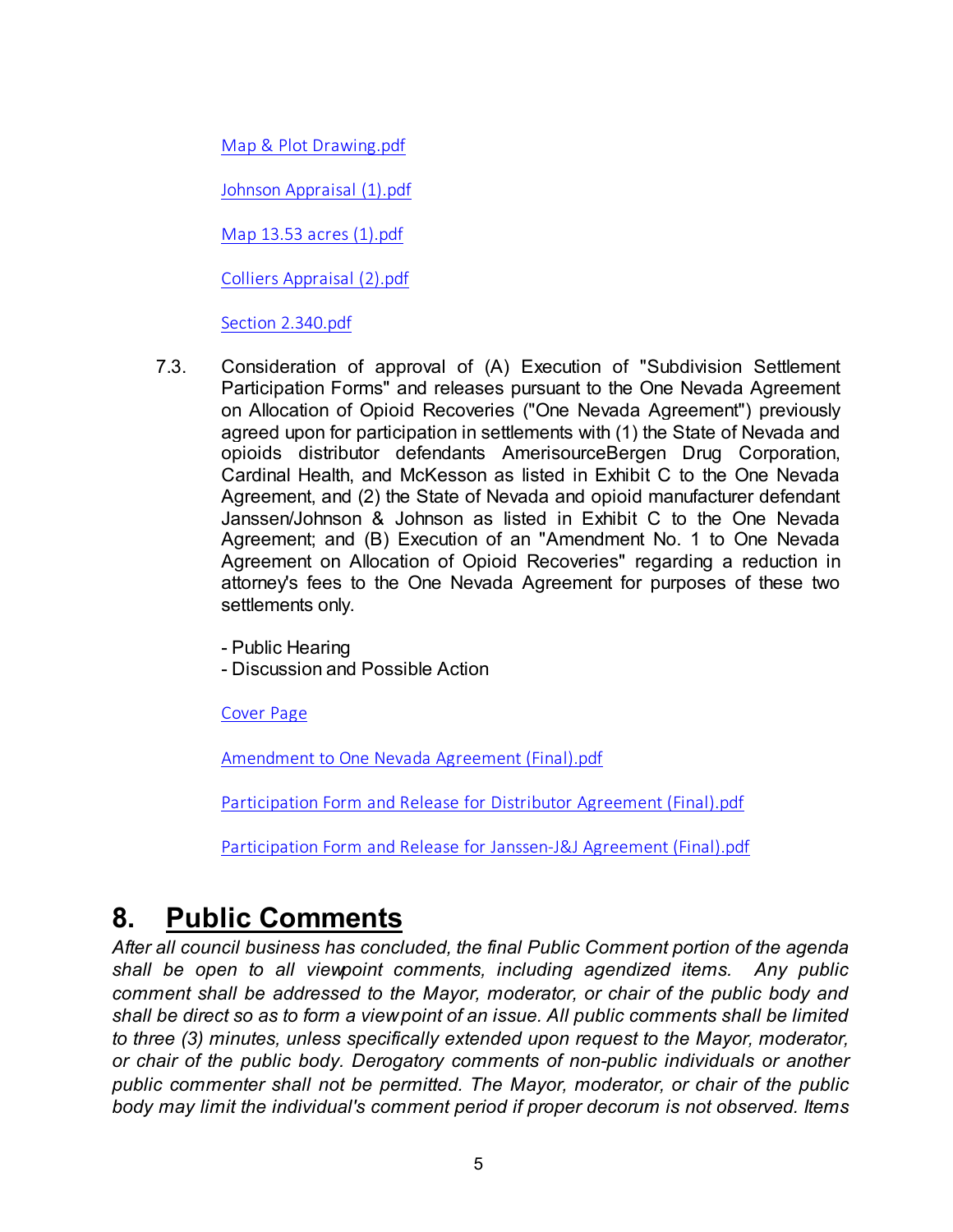*raised under this portion of the agenda cannot be deliberated or acted upon until the notice provisions of the Nevada Open Meeting Law have been met. If you wish to speak at this time, please step up to the podium, and clearly state your name.*

8.1. Public Comment [Cover Page](https://legistarweb-production.s3.amazonaws.com/uploads/attachment/pdf/1213148/9e94af95013225016247ab874a308df20.pdf)

## **9. Adjournment**

9.1. Adjournment [Cover Page](https://legistarweb-production.s3.amazonaws.com/uploads/attachment/pdf/1214560/664ddc3fbb253b91497fe34c01bdc72d0.pdf)

*Note: Please be advised that the Standing Rules of the City Council are available for your information and posted in the bulletin board on the first floor of City Hall. The Standing Rules govern the conduct of City Council Meetings. These Standing Rules may be acted upon and utilized by the Mayor and City Council at any City Council Meeting.*

*To obtain any or all supporting materials for this Agenda, please contact the Clerk's Office at 702-346-5295.*

*Members of the public who are disabled and require special assistance or accommodation at the meeting are requested to notify the City Clerk's Office -City Hall in writing at 10 E. Mesquite Blvd., Mesquite, NV, 89027 or by calling 346-5295 twenty-four hours in advance of the meeting.*

### *THIS NOTICE AND AGENDA HAS BEEN POSTED ON OR BEFORE 9:00 AM ON THE THIRD WORKING DAY BEFORE THE MEETING AT THE FOLLOWING LOCATIONS:*

- *1. Mesquite City Hall, 10 E. Mesquite Blvd., Mesquite, Nevada*
- *2. Mesquite Community & Senior Center, 102 W. Old Mill Road, Mesquite, Nevada*
- *3. Mesquite Post Office, 510 W. Mesquite Blvd., Mesquite, Nevada*
- *4. Mesquite Library, 121 W. First North, Mesquite, Nevada*

*The agenda is also available on the Internet at<http://www.mesquitenv.gov> and [http://nv.gov](http://nv.gov/)*

### **RULES OF PROCEDURE**

### **1. Authority:**

1.1 The Mesquite City Charter Article II, Section 2.060(2), Provides that the **City** Council may adopt rules for the government of its members and its meetings; These Rules of Procedure shall be in effect upon their adoption by the Council and until such time as they are amended or new rules are adopted in the manner provided by these Rules of Procedure.

### **2. General Rules:**

2.1. **PUBLIC MEETINGS**: All meetings of the Council shall be open to the public, expect those provided in NRS 241 and 288. The agenda and backup material shall be open to public inspection in the City Clerk's Office.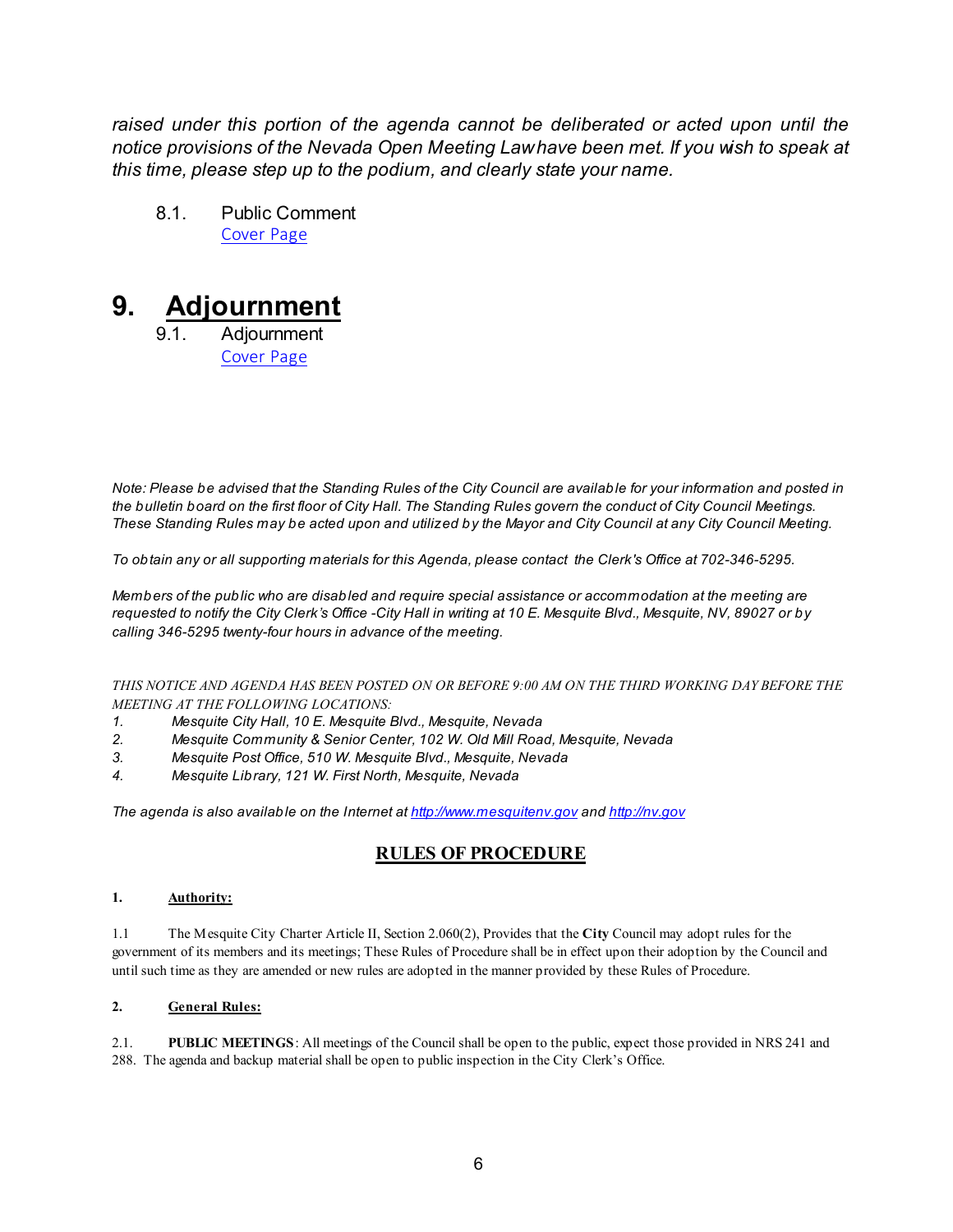2.2 **QUORUM:** A majority of the members of the Council shall constitute a quorum and be necessary for the transaction of business. If a quorum is not present, those in attendance will be named and they shall adjourn to a later time.

2.3 **MINUTES:** A written account of all proceedings of the Council shall be kept by the City Clerk and shall be entered into the official records of the Council.

2.4 **RIGHT TO FLOOR:** Any member desiring to speak shall be recognized by the chair, and shall confine his remarks to the item under consideration.

2.5 **CITY MANAGER**: The City Manager or his/her designee shall attend all meetings of the Council. The City Manager may make recommendations to the Council and shall have the right to take part in all discussions of the Council, but shall have no vote.

2.6 **CITY ATTORNEY**: The City Attorney or Deputy City Attorney shall attend all meetings of the Council and shall, upon request, given an opinion, either written or verbal, on questions of the law.

2.7 **CITY CLERK**: The City Clerk or Deputy City Clerk shall attend all meetings of the Council and shall keep the official minutes and perform such other duties as required by the Council.

2.8 **OFFICERS AND STAFF:** Department heads of the City, when there is pertinent business from their departments on the Council agenda, shall attend such Council meetings upon request of the City Manager.

2.9 **RULES OF ORDER:** "Roberts Rules of Order Newly Revised" 11th Edition shall govern the proceedings of the Council in all cases, provided they are not in conflict with these rules.

### **3. Types of Meetings:**

- 3.1 **REGULAR CITY COUNCIL MEETINGS**: The City Council shall meet in regular session at 5:00 p.m. on the second and fourth Tuesday of each month. The City Council may, as it deems necessary, schedule a regular meeting on a date other than the second and fourth Tuesday of each month, in accordance with Article II, Section 2.040 of the Mesquite City Charter and the provisions of Nevada Revised Statutes ("NRS") chapter 241.
- 3.2 **TECHNICAL REVIEW MEETINGS**: Pursuant to Article II, Section 2.040(2) of the Mesquite City Charter, the City Council shall hold Technical Review Meeting at 1:30 p.m. on the first and third Tuesday of each month. The purpose of Technical Review Meetings shall be to establish the business to be heard for only the next relevant Regular City Council meeting and other matters properly related thereto.
- 3.3 **ROLE OF MAYOR**: The Mayor shall preside over both Technical Review Meetings and Regular City Council Meetings. The Mayor may decide in what order to take business from the Agenda. In the Mayor's absence, the Mayor Pro Tem shall fulfill the role of the Mayor. If both the Mayor Pro Tem and the Mayor are absent, the City Council shall choose by majority vote a temporary chair who shall fulfill the administrative duties of presiding over the City Council Meeting. Nothing in this provision shall either abridge or delegate the duties of the Mayor, Mayor Pro Tem or the City Council as provided in Article III of the Mesquite City Charter, except as to the sole issue of fulfilling administrative duties and conducting and directing business during a meeting.
- 3.4 **PLACE OF MEETINGS**: The City Council herewith designates as its Council Chambers, for the conduct of all regular meetings, the Council Chambers in City Hall located at 10 East Mesquite Boulevard, Mesquite, Nevada, or such other place as the City Council may from time to time determine.
- 3.5 **SPECIAL MEETINGS**: Special meetings of the City Council include any meeting other than its regular meetings of a quorum of the City Council not exempted from the requirements of NRS Chapter 241. Special meetings of the City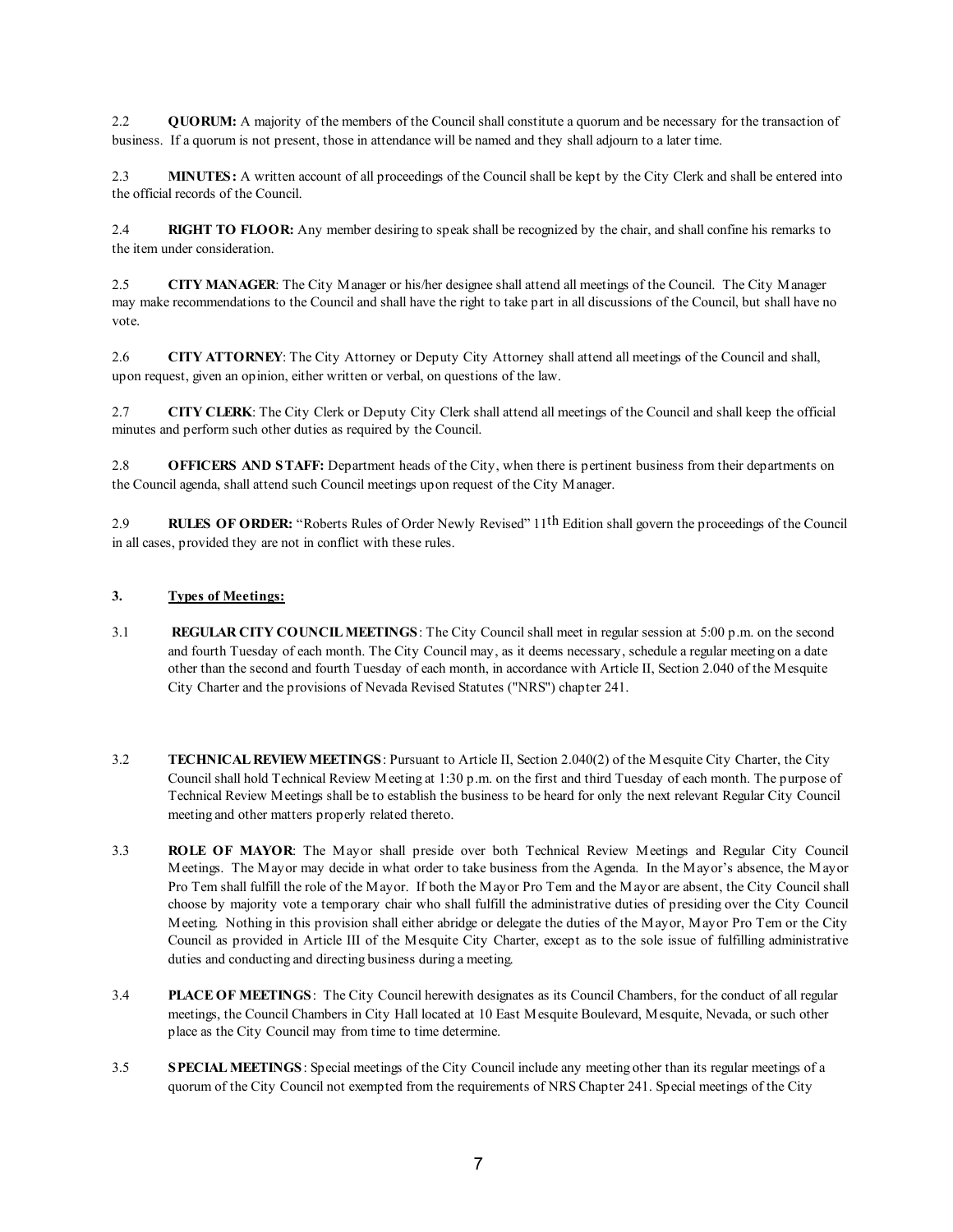Council may be called by the Mayor or a majority of the City Council in compliance with Article II, Section 2.050 of the Mesquite City Charter and the provisions of NRS chapter 241.

- 3.6 **ADJOURNED MEETINGS**: Any meeting of the City Council may be continued or adjourned from day to day by a call of the Mayor or Councilmember and ratified by a majority vote, and in accordance with an agenda noticed pursuant to NRS chapter 241, but not beyond the next scheduled regular meeting.
- 3.7 **EXECUTIVE SESSIONS**: Executive sessions, closed meetings or non-public meetings may be held in accordance with the provisions of NRS chapters 241 and 288.220.

### **4. Duties of Presiding Officer and Meeting Decorum**

- 4.1 **PRESIDING OFFICER:** The Mayor, when present, shall preside as Chairman at all meetings of the City Council. In the absence of the Mayor, the Mayor Pro Tern shall preside; in the absence of the Mayor and Mayor Pro Tern, the quorum of present Councilmembers shall choose a presiding officer. The Presiding Officer of any meeting of the City Council shall have the same right as any other member of the City Council to initiate a motion, question or debate. The Presiding Officer shall preserve order and decorum, and confine Councilmembers in debate to the question under discussion.
- 4.2 **COUNCIL VOTE**: Unless a roll call vote is requested or necessitated due to a malfunction of the electronic vote system, the vote on any motion, resolution or ordinance shall be cast electronically and displayed for public view.
- 4.3 **DECORUM OF THE DAIS:** During meetings, all persons present shall assist in preserving order and decorum by limiting conversation and the use of cellular devices that may delay or interrupt the proceedings.
- 4.4 **POINTS OF ORDER:** Any Councilmember may at any time raise a point of order objection as appropriate by stating the phrase "Point of Order." The Councilmember shall be afforded the opportunity to explain his or her point of order objection to the Mayor. The Mayor shall rule on the point of order. The Mayor may seek advice from the City Clerk in ruling upon any point of order. If the Mayor's ruling is against the Council member's call for the Point of Order, a vote of the Council may be requested.

### **5. Order of Business and Agenda**

5.1 **AGENDA:** The order of business of each meeting shall be as contained in the agenda in accordance with NRS 241 prepared by the City Clerk and approved by the City Manager. The agenda shall be delivered to members of the Council at least three (3) working days preceding the meeting to which it pertains.

5.2 **SPECIAL INTEREST/PRESENTATION ITEMS**: Unless otherwise approved by the City Manager, and in order to provide for the effective administration of City Council business, a maximum of four (4) items of special interest or presentation shall be scheduled on one agenda. Special Interest/Presentation items must appear on the agenda and it is not appropriate for presentations to be made during the public comment portion of the meeting.

### **6. Voting**

6.1 All voting procedures shall be in accordance with Parliamentary Authority.

6.2 **POINT OF INFORMATION:** This is a request by a Council member, directed to the Presiding Officer or appropriate individual for information relevant to the pending item. A Point of Information takes precedence over a main motion, is not debatable, is not amendable, is not superseded by other motions, and is ruled on for appropriateness by the Presiding Officer.

6.3 **ABSTENTIONS:** A member may abstain from voting for any reason s/he deems appropriate.

6.4 **FAILURE OF AFFIRMATIVE MOTION:** The failure of a motion calling for affirmative action is not the equivalent of the passage of a motion calling for the opposite negative action. The failure of such affirmative motion constitutes no action.